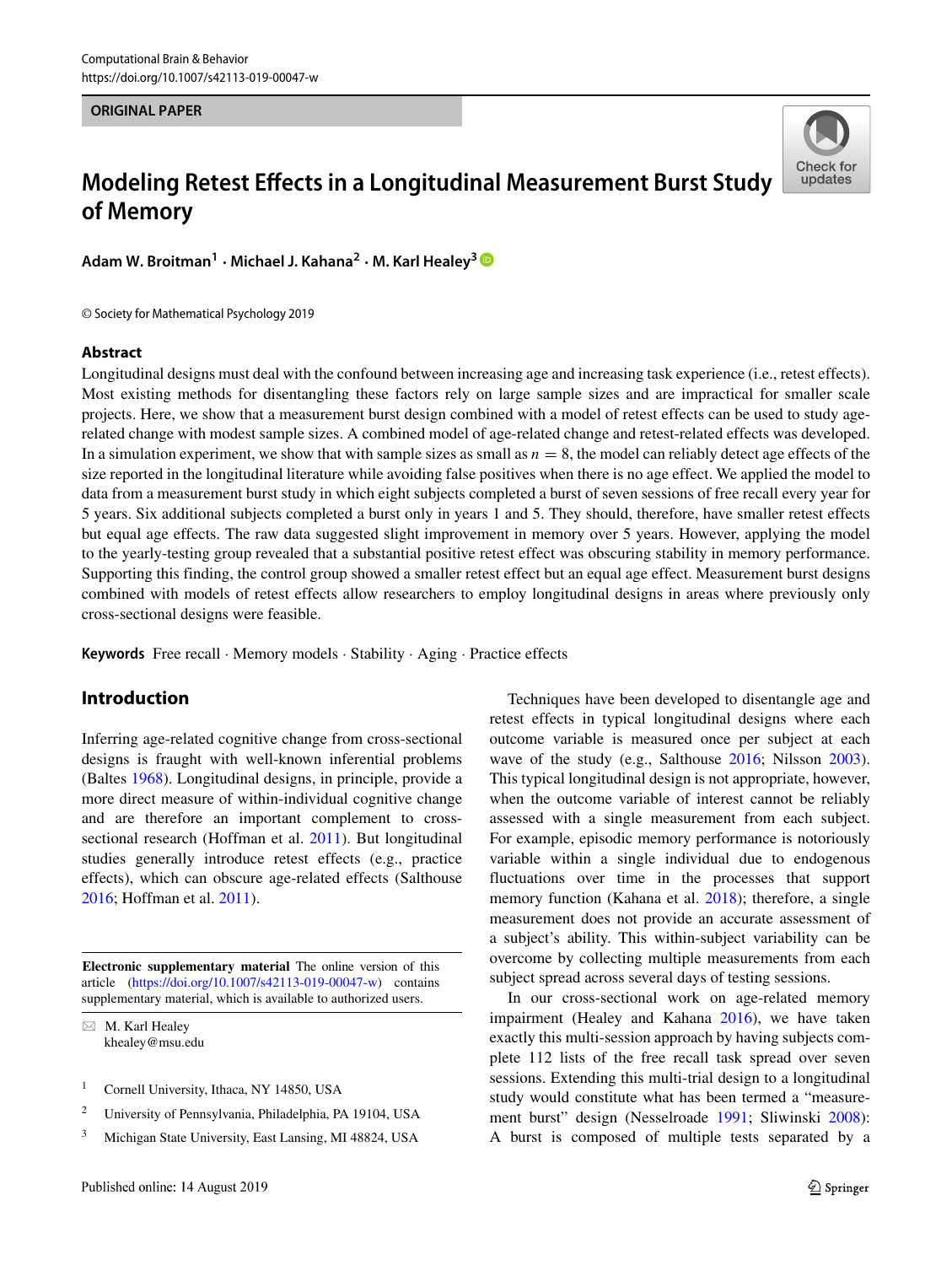short time (e.g., days) with successive bursts being separated by a longer time (e.g., a year). This intensive testing makes it impractical to undertake a longitudinal study with a sample large enough to apply most existing methods of estimating retest effects.

Sliwinski et al. [\(2010\)](#page-7-2) introduced a method to separate age and retest effects in measurement burst designs. This method involves modeling changes in performance across retests as the combined output of a function of age and a non-linear function of number of retests. This model allows researchers to rigorously disentangle age effects from retest effects. To date, it has been applied primarily to working memory and processing speed tasks tasks where the primary measure is reaction time, such as digit comparison and n-back (e.g., Munoz et al. [2015\)](#page-6-6). We develop a closely related model that can be used for tasks where the primary measure is accuracy. As a test case, we use episodic memory performance, but the model could be applied to many other situations including reasoning and decision making. We will explore how the performance of the model (i.e., type I and II error) is influenced by anticipated effect size, sample size, and number of measurements per burst. This allows us to provide researchers a principled way to make design choices regarding these factors—a missing element in the existing literature on measurement burst designs.

### **Model-Based Analysis of Age and Retest Effects**

Several existing models have been applied to quantify the accumulation of retest effects in multi-session studies, such as those described in Anderson et al. [\(1999\)](#page-6-7) and in Sliwinski et al. [\(2010\)](#page-7-2). Both of these models provided good fits and similar results when applied to our data during preliminary analyses. We selected the Anderson et al. [\(1999\)](#page-6-7) model because it includes a single term that allows retest effects to accumulate when sessions are close together in time (i.e., within a measurement burst) and then dissipate when there are long gaps between sessions (i.e., in the months between measurement bursts).

In our adaptation of this model, memory performance on day  $i$  ( $i = 1$  for the first session), denoted by  $p_i$ , is a function of both the linear effects of age-related episodic memory change and the power-law effects of test experience:

$$
p_i = \beta_0 + \beta_{age}(Age) + \left(\beta_{retest} - \frac{\beta_{retest}}{\sum_{j=1}^{i} t_j^{-d}}\right) + \varepsilon_i.
$$
 (1)

The model includes four free parameters:  $\beta_0$ ,  $\beta_{age}$ ,  $\beta_{retest}$ , and  $d$ .  $\beta_0$  is an intercept which represents the subject's performance in the absence of any age-related change or test experience.  $\beta_{age}$  is the amount by which performance changes daily as a result of aging. Performance on day *i* improves as a result of previous test experience up to a maximum retest benefit of *βretest* . However, the benefit from a session on any previous day,  $j$ , dissipates as the amount of time separating days *j* and *i* increases, with the exact benefit given by  $t_j^{-d}$ , where  $t = 1 + i - j$  (i.e., how far back in time day *j* is), and *d* modulates the rate at which retest effects dissipate with the passage of time.  $t_j^{-d}$  is calculated for the session on day *i*, and all previous sessions are then summed—the larger the sum, the closer the actual retest effect is to the maximum of  $\beta_{\text{retest}}$ . To summarize the determinants of the total retest effect, it increases as the number of previous sessions increases, it decreases as the amount of time separating previous sessions from day *i* increases, and it decreases as the value of the *d* parameter increases. Finally, an error term,  $\varepsilon_i$ , captures the deviation of the model from the data.

We begin by fitting this model to the initial results of a measurement burst longitudinal study in which eight subjects completed seven sessions of the free recall task each year for 4 to 5 years. Next, we report a series of simulations which show that the model provides over 80% power to detect realistically sized age effects with sample sizes as small as  $n = 8$ . Finally, we apply the model to a second group of subjects who received less task experience (only two bursts of free recall) but had aged by the same amount. The results show that the model is sensitive to differences in level of retest experience.

## **Method**

The data are from the Penn Electrophysiology of Encoding and Retrieval Study (PEERS, Healey and Kahana [2014,](#page-6-8) [2016;](#page-6-4) Healey et al. [2014;](#page-6-9) Lohnas and Kahana [2013,](#page-6-10) [2014;](#page-6-11) Miller et al. [2012\)](#page-6-12), an ongoing project aiming to assemble a large database on memory ability in older and younger adults. The full methods of the PEERS study, which include some manipulations that we do not consider in this paper, are described in the supplemental materials. Here, we focus on the details relevant to our analyses.

#### **Subjects**

#### **Original Cross-Sectional PEERS Sample**

The full PEERS older adult sample includes 39 individuals who completed an initial cross-sectional study (Healey and Kahana [2016\)](#page-6-4). All subjects were recruited from the Philadelphia area. Potential subjects were excluded if they suffered from any medical conditions or regularly took medications that might affect cognitive performance.

#### **Yearly-Testing Sample**

Twelve older adults from the original sample were recruited for annual testing. The age of subjects ranged from 62 to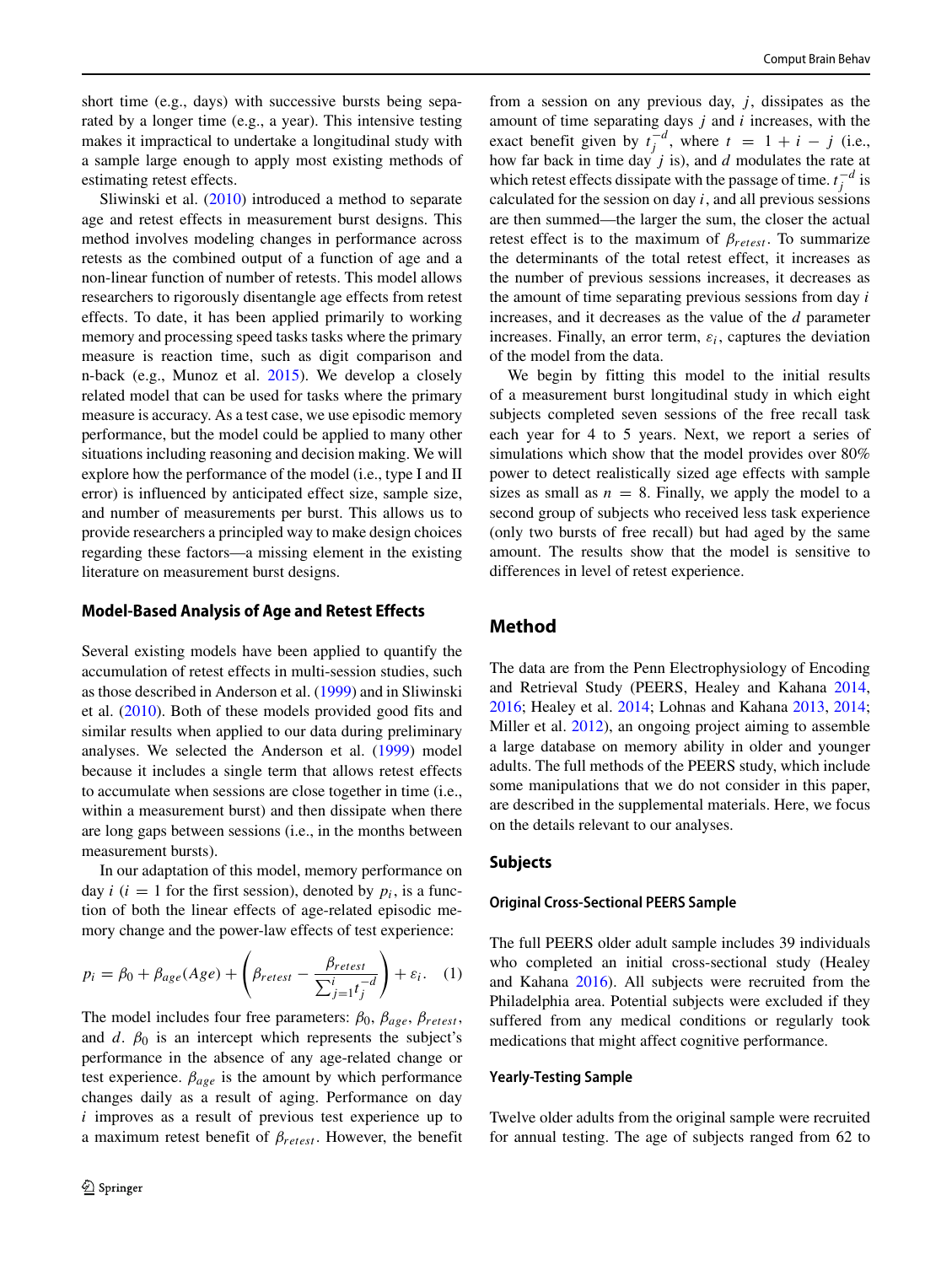73 years ( $M = 66.87$ ) at the start of the experiment. The subjects took  $1.6 - 19.0$  weeks  $(M = 3.9)$  to complete each burst. Four of these subjects have been excluded from the current analyses due to insufficient data (three subjects decided to leave the study, and one has passed away). Of the eight subjects (three male, five female) included in the present analyses, two have completed four annual waves of testing and six have completed five waves. Subjects were required to have a high school diploma in order to be considered for the study. The included subjects reported having an additional 2 to 9 years of education after high school ( $M = 5.6$  years). Seven of these subjects identified themselves as white, and the remaining subject did not report their race or ethnicity.

#### **Practice-Control Sample**

During the fifth year of data collection, we recruited six additional older adults from the original sample to return for a 5-year follow-up, allowing us to measure performance in subjects who were less well practiced. Subjects were selected for enrollment based on their availability to return for additional testing. Although subjects were not randomly assigned to the yearly-testing and practice-control samples from the outset of the study, this control sample still provides a useful comparison. These practice-control subjects (four male, two female; four white, one black, one race not reported) ranged from 62 to 79 years ( $M = 66.83$ ) at the start of the experiment, reported having 4–15 years of education after high school ( $M = 6.8$ ), and they completed each burst in  $1.1 - 6.3$  weeks ( $M = 3.7$ ).

## **PEERS Experiment**

Each measurement burst was comprised of seven sessions of the free recall task. At the beginning of each burst, the Recent Life Changes Questionnaire (Miller and Rahe [1997\)](#page-6-13) was administered to collect information about any potential changes in each subject's health or personal lives. No subjects included in the current analyses developed a medical condition that would have excluded them from initial participation.

Each session included 16 free recall lists. For each list, 16 words were presented one at a time on a computer screen followed by an immediate free recall test. Each stimulus was drawn from a pool of 1638 words. Lists were constructed such that varying degrees of semantic relatedness occurred at both adjacent and distant serial positions.

For each list, there was a 1500 ms delay before the first word appeared on the screen. Each item was on the screen for 3000 ms, followed by a jittered (i.e., variable) interstimulus interval of 800 − 1200 ms (uniform distribution). After the last item in the list, a tone sounded, and a row of asterisks appeared. The subject was then given 75 s to recall aloud any of the just-presented items. Trained experimenters scored recall accuracy from audio recordings of subjects' recalls.

# **Results**

#### **Behavioral Results: Measurement Burst Study**

The solid gray lines in Fig. [1a](#page-3-0) show changes in free recall performance (proportion of words recalled) across sessions and years for the yearly-testing sample. The data show little sign of declining memory performance across years. In fact, there is a modest increase from year 1 to year 5. To quantify this trend, we began by conducting a linear regression for each subject using the number of days that had elapsed since their first session (defining session 1 as day 1) to predict their memory performance in individual sessions. This provided us with a slope (change in memory performance each day) for each subject. We then multiplied this slope by 365 to obtain an estimate of yearly memory change, which we report in Fig. [1b](#page-3-0).

The left-most bar in Fig. [1b](#page-3-0) shows that the average slope was 0.0058 (i.e., on a 0 to 1.0 scale, performance increased by 0.0058 per year), with 95% a confidence interval that includes zero. Thus, there is a small, non-significant increase across years.

Although performance increased only slightly across years, examining performance within each measurement burst (i.e., the seven sessions for a given year in Fig. [1a](#page-3-0)) shows large increases from the first to the last session, suggesting strong retest effects. To quantify these retest effects, we used the model described in the Introduction to simultaneously fit age-related change and the accumulation of task experience.

We fit the model separately to the free recall performance of each individual subject by minimizing the  $\chi^2$  difference value between the model predictions and observed data using the equation  $\chi^2 = \Sigma_{i=1}^n$  *pi*− ˆ*pi*  $SE_{\bar{p}_i}$  $\int_{0}^{2}$ , where *n* is the total number of sessions completed by the subject, *pi* the actual performance on day  $i$ ,  $\hat{p}_i$  is the model's prediction for day *i*, and  $SE_{\bar{p}_i}$  is the standard error of  $p_i$  calculated across the lists of day *i*. To minimize  $\chi^2$ , for each subject, we first ran a grid search by selecting 120 values for each of the four model parameters (evenly spaced between zero and one for  $\beta_0$ ,  $-0.025 - 0.025$  change in recall probability per year for  $\beta_{\text{age}}$ ,  $-0.5 - 0.5$  for  $\beta_{\text{retest}}$ , and  $0.1 - 1.0$  for *d*). We then evaluated the parameter sets defined by the intersections of the grid, for a total of  $120<sup>4</sup>$  parameter sets. Then for each of the 1000 best fitting sets from the grid search, we used the Interior Point method to find the local minimum and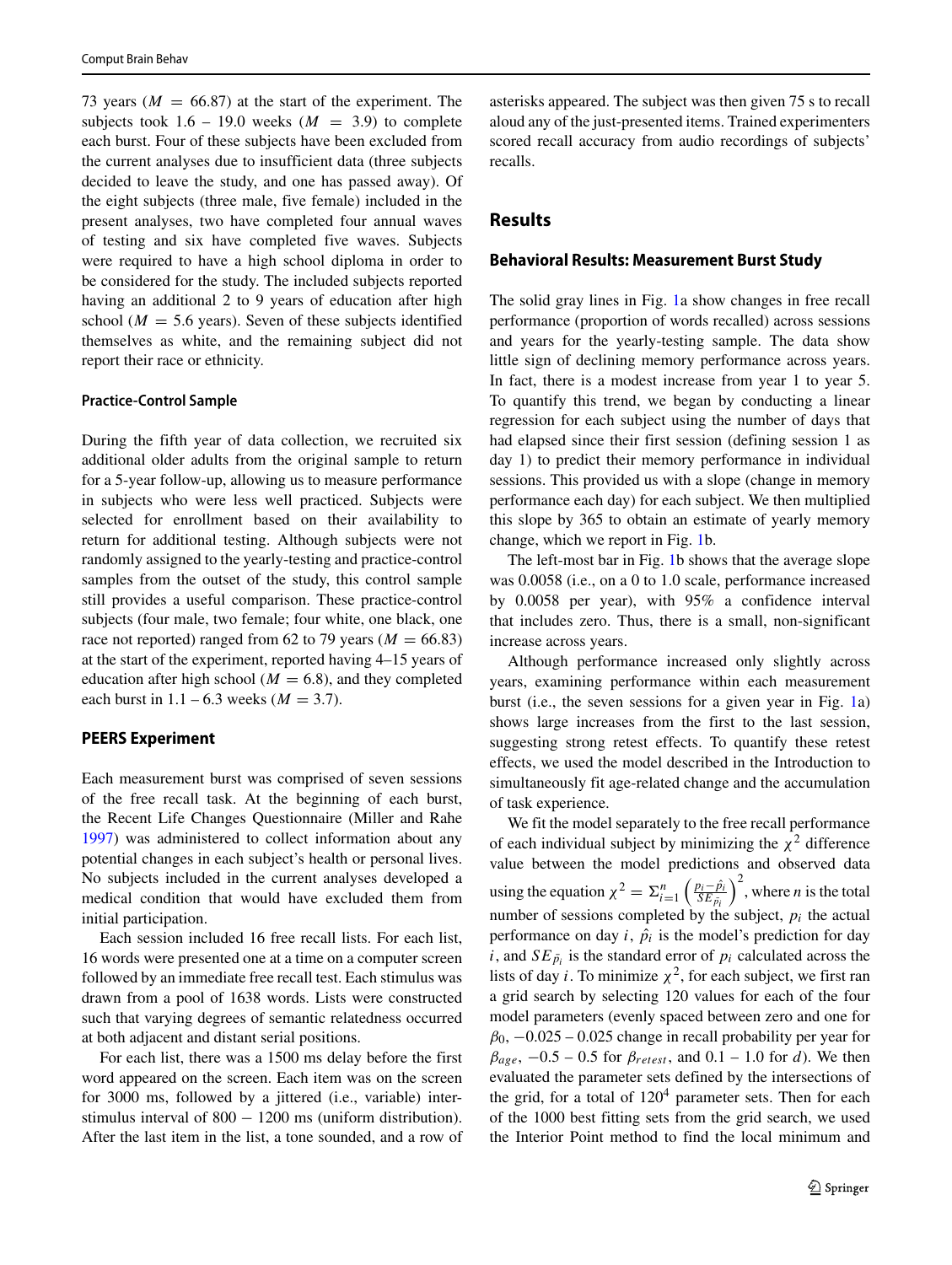<span id="page-3-0"></span>

**Fig. 1** Yearly-testing Sample. **a** Mean observed performance by session (gray) along with mean model fits (black) across the five years of the study.  $N = 8$  for years  $1 - 4$ .  $N = 6$  for year 5. **b** Slopes reflecting

took the best of these local minima as the overall best fitting parameter set.<sup>[1](#page-3-1)</sup>

Each subject's best fitting parameter values were used to derive model-predicted performance across sessions. These predictions (averaged across subjects) are shown by the black lines in Fig. [1a](#page-3-0). The means of the best fitting parameter values are shown in Table [1.](#page-3-2)

To determine the extent to which age and retest effects influence performance, we directly compared the model predictions with the across-session slope observed in the raw data (Fig. [1b](#page-3-0)). To do so, we used the model fits to statistically isolate retest effects on the one hand and aging effects on the other hand by using one component of the model at a time (the age component or the practice component) to predict performance. To isolate retest effects for a subject, we used their fitted values of the intercept,  $\beta_0$ , and the retest-related parameters *βretest* and *d* to compute the component of performance,  $\hat{p}_i^{retest}$ , that can be predicted by test experience alone:

$$
\hat{p}_i^{retest} = \beta_0 + \left(\beta_{retest} - \frac{\beta_{retest}}{\sum_{j=1}^i t_j^{-d}}\right). \tag{2}
$$

change per year in observed free recall performance, model-estimated practice effects, and model-estimated aging effects. All error bars are 95% bootstrapped confidence intervals

The raw slope across sessions (which reflects both retest effects and age effects) was positive as shown in the leftmost bar of Fig. [1b](#page-3-0). To compare retest effects with this raw slope, we computed a slope across sessions for the  $\hat{p}^{retest}_i$  values predicted from retest effects alone. This slope, shown in the middle bar of Fig. [1b](#page-3-0), is positive with a 95% confidence interval far above zero, suggesting that practice effects contribute to the positive slope in the raw data.

Similarly, to isolate the age effect for each subject, we used their fitted values of the intercept,  $\beta_0$ , and the age parameter,  $\beta_{age}$ , to compute the component of performance,  $\hat{p}^{age}_i$ , that can be predicted by age alone:

$$
\hat{p}_i^{age} = \beta_0 + \beta_{age}(Age). \tag{3}
$$

We then computed a slope across sessions for the  $\hat{p}^{age}_{i}$ *i* values predicted from age alone, which is shown in the right-most bar in Fig. [1b](#page-3-0). This age effect slope is not different than zero (the 95% confidence interval extends well below zero) and is significantly lower than the  $\hat{p}^{retesi}_{i}$ slope,  $(t(7) = -6.48, p < .01)$ . These results confirm that positive retest effects were obscuring age-related stability.

A null age effect combined with a small sample size naturally raises concerns about statistical power. In the next

<span id="page-3-2"></span>**Table 1** Mean (standard deviation) of the fitted parameter values for yearly-testing and practice-control groups

| Parameter        | Yearly-testing    | Practice-Control  |
|------------------|-------------------|-------------------|
| $\beta_0$        | .51(.39)          | .38(.36)          |
| $\beta_{age}$    | $-0.0014(0.0055)$ | $-0.0014(0.0058)$ |
| $\beta_{retest}$ | .14(0.05)         | .09(.10)          |
| $\overline{d}$   | .35(.22)          | .46(.22)          |

<span id="page-3-1"></span><sup>&</sup>lt;sup>1</sup>Rather than fitting each subject separately, as we have done, one could instead fit all subjects simultaneously within a hierarchical model in which hyper-parameters specify the distributions and covariance structure of the individual-level parameters. For applications where the the nature of the distributions (e.g., Gaussian vs. exGaussian, unimodal vs. bimodal, etc.) can be reasonably hypothesised a priori, such a hierarchical approach would be ideal. In situations where the nature of the distributions is unknown, fitting individual subjects and examining the resulting empirical distributions would be more appropriate.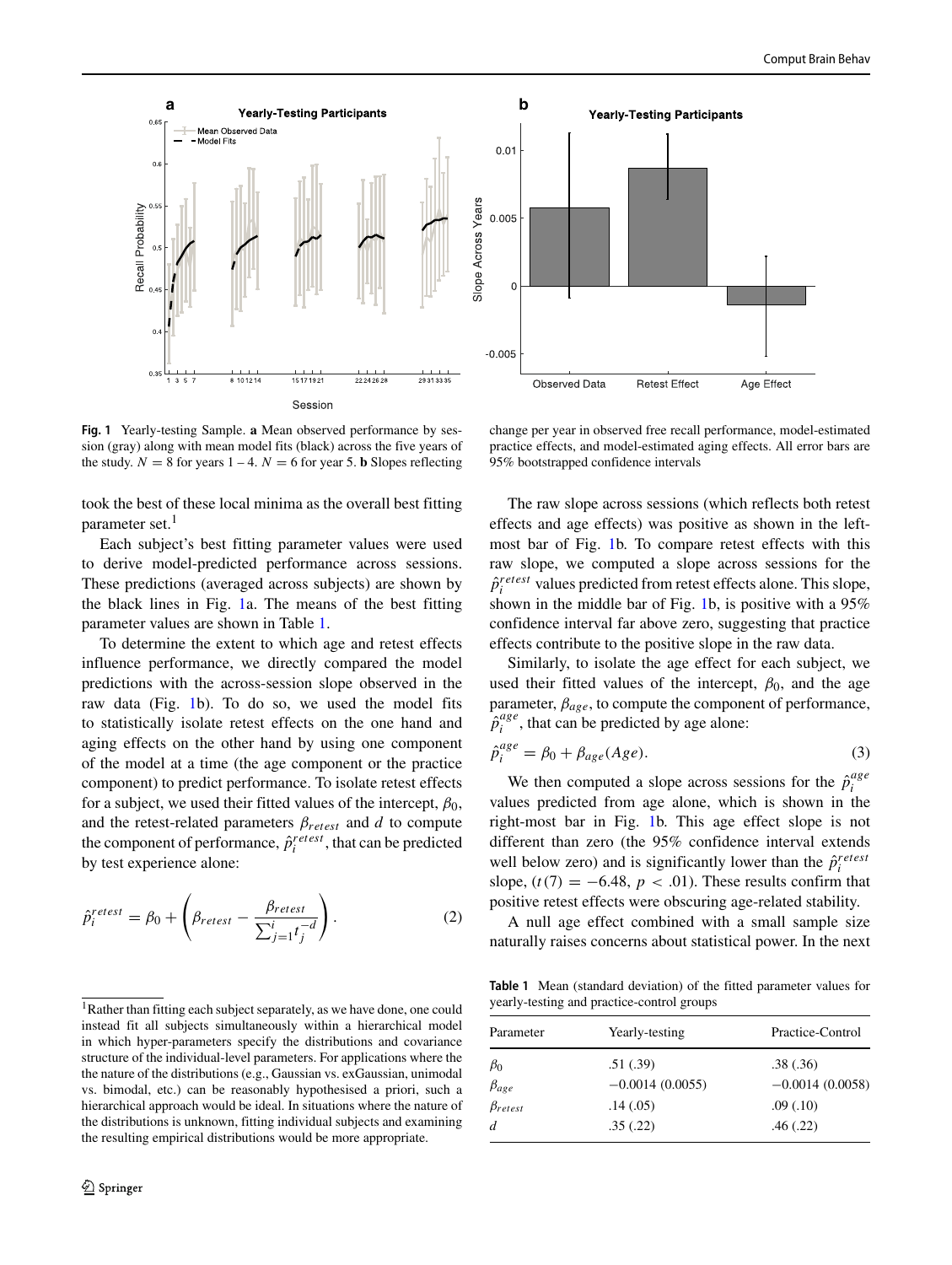section, we report a series of analyses that measure the power and type I error rate of our model-based analysis.

#### **Establishing Power and Type I Error Rate**

Although previous studies (Sliwinski et al. [2010;](#page-7-2) Munoz et al. [2015\)](#page-6-6) have applied similar models to a variety of existing datasets, there are no clear guidelines on how to make key decisions when designing a new measurement burst study. Here, we conduct a simulation study to explore how design factors such as sample size, number of sessions per burst, and anticipated effect sizes influence type I error rate (false alarms) and statistical power. To do so, we created simulated datasets with known levels of age-related change, retest effects, and noise and then tested the model's ability to detect the age effects given different sample sizes and numbers of sessions per burst.

To set a realistic level of age-related change in our simulations, we used data from the Betula project (Nilsson et al. [1997\)](#page-7-3), which tracked cognitive performance of several hundred adults over 60 for several years on episodic memory tasks including sentence recall, verbal cued recall, and serial recall. The reported mean age-related change for adults over 60 across all episodic memory tasks was −.0375 *SD* units per year. We translated this value into a change in free recall performance by multiplying −.0375 by the standard deviation of the proportion of items recalled for all 39 older adult subjects who completed the original crosssectional sample ( $SD = .0872$ ). This produced a  $\beta_{age}$ coefficient of −0.00327, meaning that a normally aging subject who recalls 40% of the study items in a session of free recall can be expected to recall  $0.40 - (0.00327 \times 5) =$ .3837 or 38.37% of the items in a similar free recall test after 5 years, assuming there are no practice effects. We created two other levels of simulated age effect: a "high" condition where *βage* was set to 130% of the Betula project mean, and a "no effect" condition where *βage* was set to zero (i.e., to test the false positive rate of the model).

In addition to varying the size of the age effect, we also varied the number of simulated subjects ( $n = 4$ ,  $n = 8$ , or  $n = 12$ ) and the number of sessions per burst  $(5, 7, 0r)$ 9). This resulted in a 3 (effect size)  $\times$  3 (sample size)  $\times$ 3 (number of sessions per burst) design. In all conditions, each simulated subject completed five bursts (i.e., a 5 year longitudinal measurement burst design). Each simulated subject was assigned a testing date vector in which the distance between bursts (400 days) as well as the distance between sessions within bursts (5 days) were set to the mean values observed in the PEERS data reported above. Baseline memory performance and practice accumulation effects were generated using the mean  $β_0$ ,  $β_{retest}$ , and *d* parameter values reported for the yearly-testing sample in Table [1.](#page-3-2) To add realistic levels of noise to the simulated

data, a random perturbation was added to each simulated data point. This perturbation was drawn from a normal distribution with a mean and standard deviation equal to the distribution of differences between each observation in our data set and each data point created by the optimized parameters.

We fit the model to each simulated subject by minimizing the root-mean squared deviation (RMSD) between the model predictions and the observed data (we could not use *χ*<sup>2</sup> because whereas for actual subjects we can calculate  $SE_{\bar{p}_i}$  across lists in a session, the model provides a single  $p_i$  for each session, preventing us from estimating  $SE_{\bar{p}_i}$ ). As we did when fitting the actual data, for each simulated subject we first ran a grid search and then used the Interior Point method to find the local minimum at the best fitting points of the grid and took the best of these local minima as the overall best fitting parameter set. To make the simulation run time tractable, we reduced the size of the grid to  $5<sup>4</sup>$ and ran Interior Point algorithm from the best fitting 50 parameter sets from the grid.[2](#page-4-0) To determine if the model detected the presence of an age effect, we computed the slope across sessions of the  $\hat{p}^{age}_{i}$  values predicted from the recovered *βage* parameter values and tested whether the mean across simulated subjects was significantly above zero via a one-tailed *t* test with  $\alpha = 0.05$ .

We repeated this entire procedure (generating simulated data, fitting the model, testing for an age effect) 1000 times for each condition of the  $3 \times 3 \times 3$  design. Thus, we can estimate power in the high and medium age effect condition as the proportion of 1000 simulations where the age effect was detected by the *t* test. And we can estimate the type I error rate in the zero effect conditions as the proportion of false positives out of 1000.

Figure [2](#page-5-0) shows that power exceeded 80% in most cases with sample sizes of 8 and 12; however, it was consistently below 50% for sample sizes of 4 in the medium-aging condition. The one exception was the  $n = 8, 9$  session per burst, medium age effect condition in which power was 74.8%. Type I error rates in the zero effect conditions were uniformly below .05. With 25 sessions, the average type I error across all sample sizes was 3.7%, indicating that the type I error rate was successfully set below  $\alpha = 0.05$ . When the number of sessions increased to 35 or 45, false alarm rates fell to below one percent. These simulations show that for episodic memory tasks, a sample size as small as eight provides ample power to detect age effects of the size

<span id="page-4-0"></span><sup>2</sup>We explored how the use of different fitting algorithms influenced power and false alarms. Fast heuristic algorithms (e.g., multistart, Ugray et al. [2007\)](#page-7-4) provided slightly lower power and type I error rates whereas a slower but more exhaustive grid search provided higher power. We encourage researchers to consider this tradeoff when determining how to fit their own data.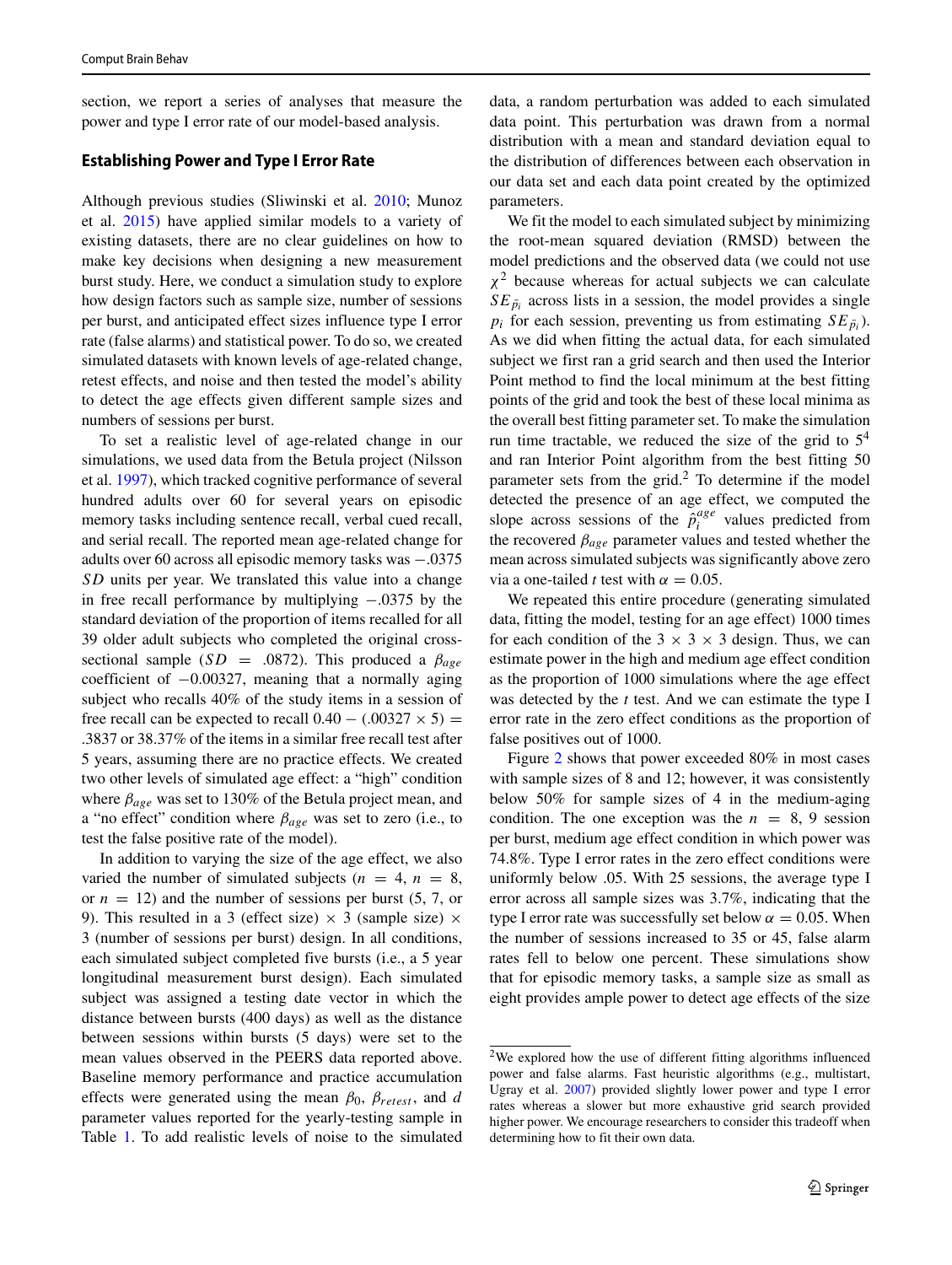<span id="page-5-0"></span>

**Fig. 2** Proportion of simulated data sets showing significant aging effects as a function of sample size, number of sessions per burst, and the true degree of age-related memory decline in the simulated data. The left panel of each row shows the type I error rate when no effect is present; a dashed horizontal line is drawn at the  $\alpha = .05$  level. Note that there were no type I errors with nine sessions per burst and  $n > 4$ . The right panel of each row shows the  $1 - \beta$  power; a dashed line is drawn at 80% power

reported in the literature with acceptable type I error rates, even with as few as five sessions per burst. Of course, we suggest using sample sizes greater than eight if resources allow to maximize power and to leave room for losing subjects to attrition. For other research areas, the simulation methods used here can easily be adapted to estimate how design decisions influence power and type I error.

# **Behavioral Results: Replicating Age-Related Stability**

As a final test of the model's ability to discriminate practice and age effects (and to show the replicability of the main findings), we collected a second sample of data—from subjects who received less test experience but had aged by the same amount. Whereas the original sample completed seven sessions a year for 5 years, the practice-control sample completed seven sessions in year 1 but no further sessions until year 5. If the model is truly able to remove retest effects, providing a purer measure of age effects, then model estimates from the two samples should reveal different practice effects but equal age effects.

Figure [3](#page-5-1) shows the results from the practice-control group. The raw slope across years was slightly negative, but this disguises a significant positive retest effect (the 95% confidence interval is slightly above zero) and a nonsignificant age effect. Supporting the ability of the model to distinguish practice from aging, the retest effect in this practice-control sample was significantly smaller than the retest effect in the yearly-testing sample,  $(t(12) = -3.59)$ ,  $p \sim .01$ ), but the age effects in the two samples did not differ  $(t(12) = -.01, n.s.).$ 

<span id="page-5-1"></span>



**Fig. 3** Practice-control sample. **a** Mean observed performance by session (gray) along with mean model fits (black) across the five years of the study.  $N = 6$  for years 1 and 5. **b** Slopes reflecting change

2 Springer

per year in observed free recall performance, model-estimated practice effects, and model-estimated aging effects. All error bars are 95% bootstrapped confidence intervals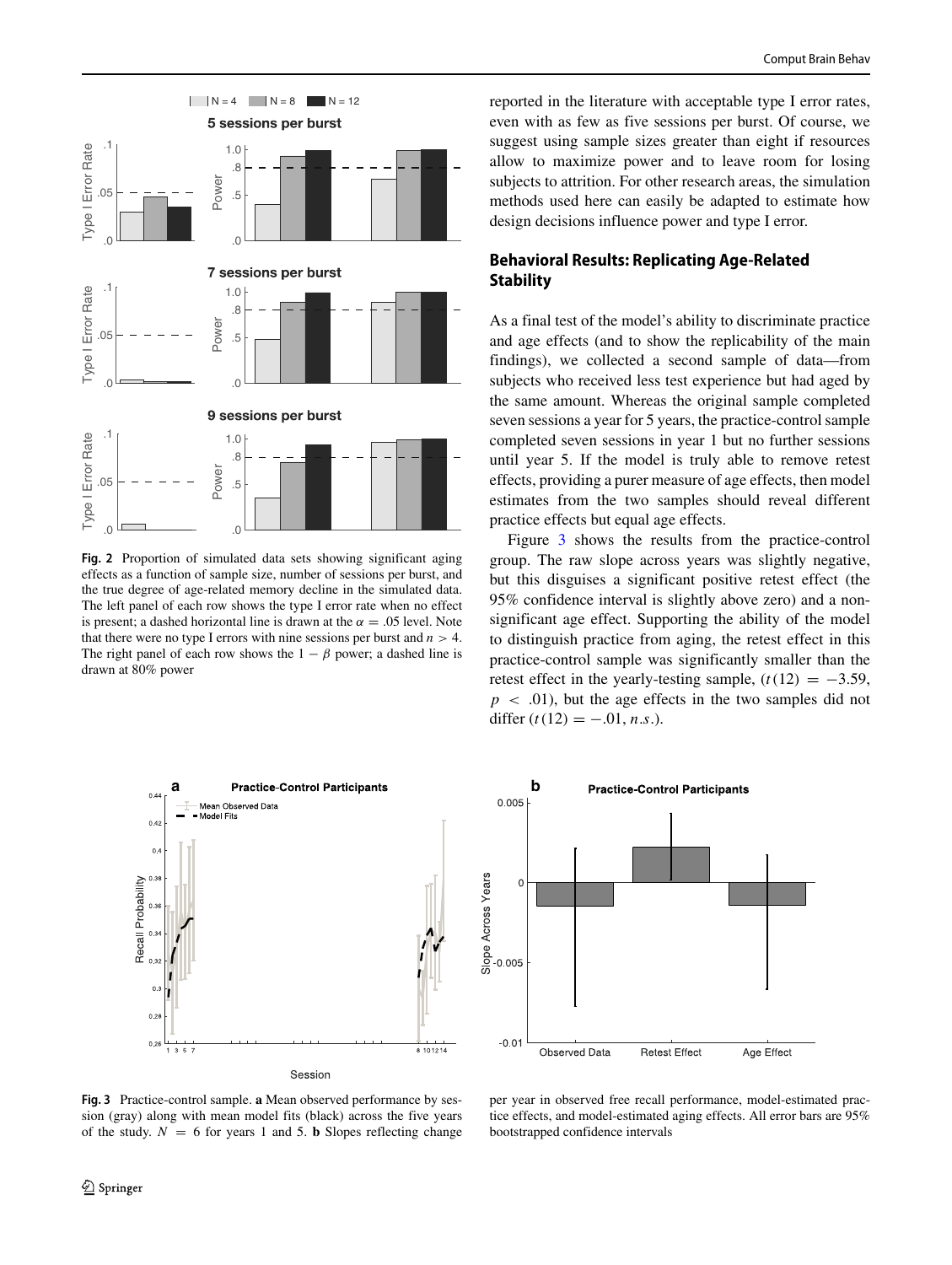## **Discussion**

Precisely measuring within-individual age-related change requires a longitudinal design. But the repeated testing inherent in traditional longitudinal designs tends to increase performance such that the rate of age-related decline will be underestimated unless retest effects are taken into account (Salthouse [2015,](#page-7-5) [2016;](#page-7-0) Nilsson [2003\)](#page-6-2). This retest problem is exacerbated if the construct of interest requires intensive testing to be reliably measured.

We attempted to overcome this problem by using a measurement burst longitudinal design and applying a joint model of retest and age effects, as suggested by Sliwinski et al. [\(2010\)](#page-7-2). The raw data showed a modest but nonsignificant increase in memory performance over 5 years of the study. But applying our model revealed significant and substantial retest effects. Indeed, once the retest effect was statistically removed, we found a slight (but nonsignificant) age-related decline in memory ability over 5 years, consistent with the results of some traditional longitudinal studies (Salthouse [2015,](#page-7-5) [2016\)](#page-7-0). This finding of substantial practice effects and small age-related change was replicated in a second sample. Moreover, the model was also able to accurately detect that the second sample had received less test experience despite having aged by the same amount. A series of simulations revealed that rates of age-related memory change comparable with those reported in the literature can be detected with adequate power with samples as small as  $n = 8$  and that increasing sample size modestly to  $n = 12$  provides over 90% power.

This result demonstrates that longitudinal research need not be limited to projects that follow hundreds of subjects for decades. It is possible to conduct longitudinal studies with smaller samples for shorter periods of time, provided one combines an intensive measurement burst design with a model of retest effects. Of course, samples as small as the one used here will only be appropriate when the population of interest is fairly homogeneous. But our approach also makes it more tractable to work with populations that vary on factors such as level of education, economic status, or risk-factors for cognitive decline, by reducing the sample size required from each sub-group. The ability to conduct smaller longitudinal studies allows for designs that efficiently target specific research questions that have traditionally been the domain of cross-sectional work. Here, we applied the method to episodic memory performance, and Munoz et al. [\(2015\)](#page-6-6) applied a similar method to reaction time data. This method could easily be adapted to other research domains such as age-related change in social or personality factors and even neural measurements.

**Acknowledgments** We thank Ada Aka, Elizabeth Crutchley, Patrick Crutchley, Kylie Hower, Joel Kuhn, Jonathan Miller, Logan O'Sullivan, and Isaac Pedisich for assistance conducting the study.

**Funding Information** This work was supported by the National Institute on Aging at the National Institutes of Health (grant number AG048233) and the National Institute of Mental Health at the National Institutes of Health (grant number MH55687).

**Data Accessibility** The data reported in this study as well as code for fitting the model can be freely accessed at [https://cbcc.psy.msu.edu/](https://cbcc.psy.msu.edu/data/BroiEtal19_data.zip) [data/BroiEtal19](https://cbcc.psy.msu.edu/data/BroiEtal19_data.zip) data.zip.

# **References**

- <span id="page-6-7"></span>Anderson, J., Fincham, J., Douglass, S. (1999). Practice and retention: a unifying analysis. *Journal of Experimental Psychology: Learning, Memory, and Cognition*, *25*(5), 1120–1136.
- <span id="page-6-0"></span>Baltes, P.B. (1968). Longitudinal and cross-sectional sequences in the study of age and generation effects. *Human Development*, *11*(3), 145–171.
- <span id="page-6-9"></span>Healey, M.K., Crutchley, P., Kahana, M.J. (2014). Individual differences in memory search and their relation to intelligence. *Journal of Experimental Psychology: General*, *143*(4), 1553– 1569. [https://doi.org/10.1037/a0036306.](https://doi.org/10.1037/a0036306)
- <span id="page-6-8"></span>Healey, M.K., & Kahana, M.J. (2014). Is memory search governed by universal principles or idiosyncratic strategies? *Journal of Experimental Psychology: General*, *143*, 575–596. [https://doi.org/10.1037/a0033715.](https://doi.org/10.1037/a0033715)
- <span id="page-6-4"></span>Healey, M.K., & Kahana, M.J. (2016). A four–component model of age–related memory change. *Psychological Review*, *123*(1), 23–69. [https://doi.org/10.1037/rev0000015.](https://doi.org/10.1037/rev0000015)
- <span id="page-6-1"></span>Hoffman, L., Hofer, S.M., Sliwinski, M.J. (2011). On the confounds among retest gains and age-cohort differences in the estimation of within-person change in longitudinal studies: a simulation study. *Psychology and Aging*, *26*(4), 778.
- <span id="page-6-3"></span>Kahana, M.J., Aggarwal, E., Phan, T.D. (2018). The variability puzzle in human memory. *Journal of Experimental Psychology: Learning, Memory, and Cognition*, *44*(12), 1857–1863.
- <span id="page-6-10"></span>Lohnas, L.J., & Kahana, M.J. (2013). Parametric effects of word frequency effect in memory for mixed frequency lists. *Journal of Experimental Psychology: Learning, Memory, and Cognition*, *39*(6), 1943–1946. [https://doi.org/10.1037/a0033669.](https://doi.org/10.1037/a0033669)
- <span id="page-6-11"></span>Lohnas, L.J., & Kahana, M.J. (2014). Compound cuing in free recall. *Journal of Experimental Psychology: Learning, Memory, and Cognition*, *40*(1), 12–24. [https://doi.org/10.1037/a0033698.](https://doi.org/10.1037/a0033698)
- <span id="page-6-12"></span>Miller, J.F., Kahana, M.J., Weidemann, C.T. (2012). Recall termination in free recall. *Memory & Cognition*, *40*(4), 540–550. [https://doi.org/10.3758/s13421-011-0178-9.](https://doi.org/10.3758/s13421-011-0178-9)
- <span id="page-6-13"></span>Miller, M.A., & Rahe, R.H. (1997). Life changes scaling for the 1990s. *Journal of Psychosomatic Research*, *43*(3), 279–292.
- <span id="page-6-6"></span>Munoz, E., Sliwinski, M.J., Scott, S.B., Hofer, S. (2015). Global perceived stress predicts cognitive change among older adults. *Psychology and Aging*, *30*(3), 487.
- <span id="page-6-5"></span>Nesselroade, J.R. (1991). In R. Downs, & L. Liben (Eds.) *The warp and the woof of the developmental fabric*, (pp. 213–240). Hillsdale: Erlbaum.
- <span id="page-6-2"></span>Nilsson, L.G. (2003). Memory function in normal aging. *Acta Neurologica Scandinavica*, *107*, 7–13.